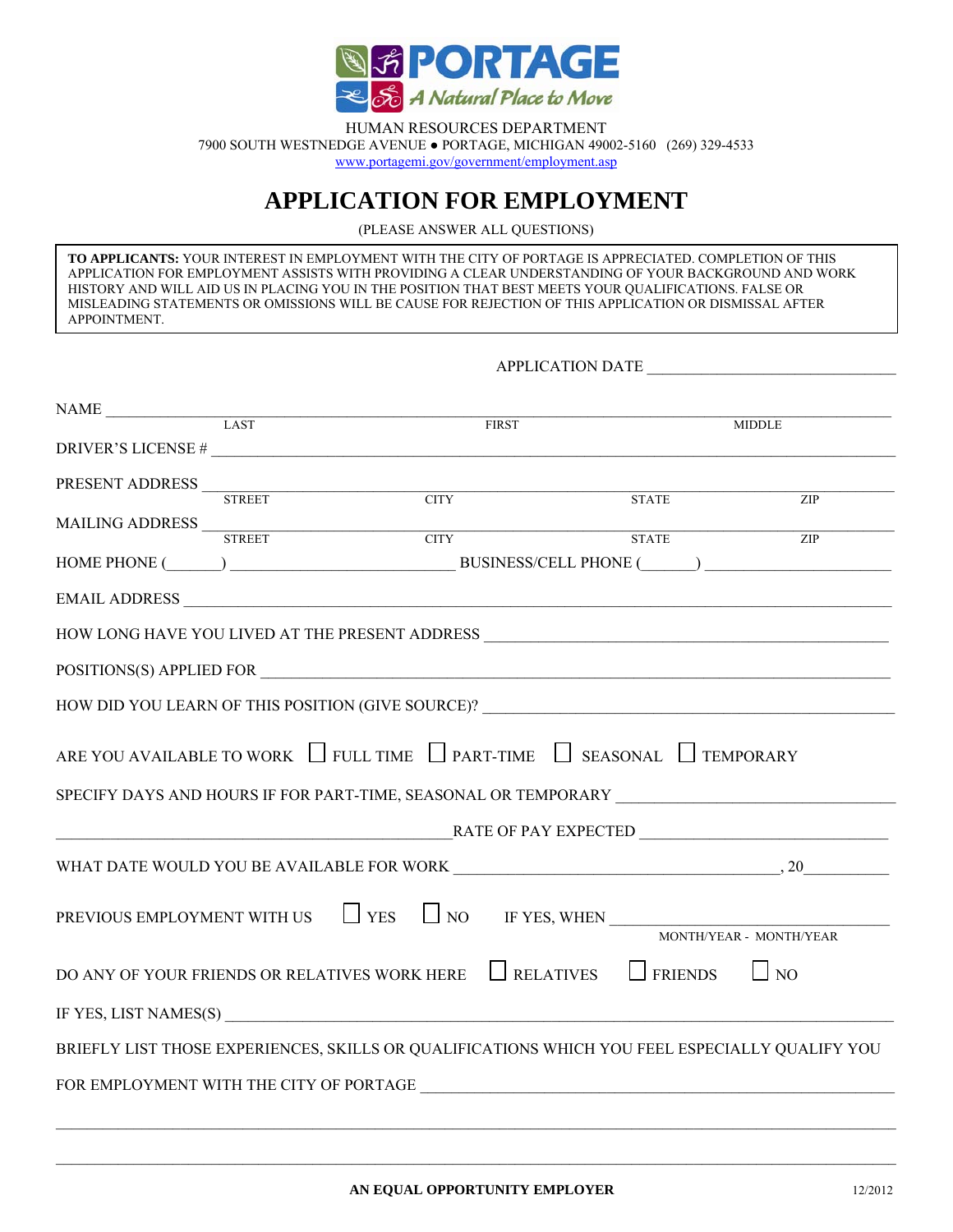#### **EDUCATION**

| <b>SCHOOL</b>   | DEGREE<br><b>RECEIVED</b> | # OF YEARS<br><b>ATTENDED</b> | GRADUATED<br>YES OR NO | <b>MAJOR</b> | <b>GPA</b> | <b>SCHOOL NAME AND ADDRESS</b> |
|-----------------|---------------------------|-------------------------------|------------------------|--------------|------------|--------------------------------|
| HIGH            |                           |                               |                        |              |            |                                |
| <b>COLLEGE</b>  |                           |                               |                        |              |            |                                |
| <b>BUS/TECH</b> |                           |                               |                        |              |            |                                |
| <b>OTHER</b>    |                           |                               |                        |              |            |                                |

#### **TRAINING COURSES/SEMINARS**

| <b>COURSE/SEMINAR</b> | <b>COMPLETION DATE</b><br>MM/YY |
|-----------------------|---------------------------------|
|                       |                                 |
| ∼.                    |                                 |
|                       |                                 |
|                       |                                 |

#### **PROFESSIONAL MEMBERSHIPS**

(EXCLUDE LABOR ORGANIZATIONS AND MEMBERSHIPS WHICH WILL REVEAL RACE, COLOR, RELIGION, NATIONAL ORIGIN, SEX, DISABILITY OR OTHER PROTECTED STATUS)

| NAME OF ORGANIZATION | MEMBERSHIP DATE<br>MM/YY |
|----------------------|--------------------------|
| . .                  |                          |
| <u>.</u>             |                          |
|                      |                          |
|                      |                          |

#### **LICENSES/CERTIFICATIONS/REGISTRATIONS**

| LICENSES/CERTIFICATIONS/ | LIC/CERT/REG# | <b>ISSUE DATE</b> | <b>ISSUED BY</b> | <b>EXPIRATION</b> |  |  |
|--------------------------|---------------|-------------------|------------------|-------------------|--|--|
| <b>REGISTRATIONS</b>     |               | MM/YY             |                  | <b>DATE</b>       |  |  |
|                          |               |                   |                  | MM/YY             |  |  |
|                          |               |                   |                  |                   |  |  |
|                          |               |                   |                  |                   |  |  |
|                          |               |                   |                  |                   |  |  |
|                          |               |                   |                  |                   |  |  |

 $\mathcal{L}_\text{max} = \mathcal{L}_\text{max} = \mathcal{L}_\text{max} = \mathcal{L}_\text{max} = \mathcal{L}_\text{max} = \mathcal{L}_\text{max} = \mathcal{L}_\text{max} = \mathcal{L}_\text{max} = \mathcal{L}_\text{max} = \mathcal{L}_\text{max} = \mathcal{L}_\text{max} = \mathcal{L}_\text{max} = \mathcal{L}_\text{max} = \mathcal{L}_\text{max} = \mathcal{L}_\text{max} = \mathcal{L}_\text{max} = \mathcal{L}_\text{max} = \mathcal{L}_\text{max} = \mathcal{$ 

### DO YOU POSSESS A COMMERCIAL DRIVER'S LICENSE (CDL)?  $\Box$  YES  $\Box$  NO. IF APPLICABLE, LIST THE EXPIRATION DATE, ENDORSEMENTS AND INDICATE WHAT EQUIPMENT YOU HAVE OPERATED:

#### IF APPLICABLE, EXPLAIN YOUR COMPUTER OR OTHER OFFICE EQUIPMENT EXPERIENCE AND SPEED (WPM):

| <b>REFERENCES</b> |                |              |  |  |  |
|-------------------|----------------|--------------|--|--|--|
| NAME & OCCUPATION | <b>ADDRESS</b> | <b>PHONE</b> |  |  |  |
|                   |                |              |  |  |  |
|                   |                |              |  |  |  |
|                   |                |              |  |  |  |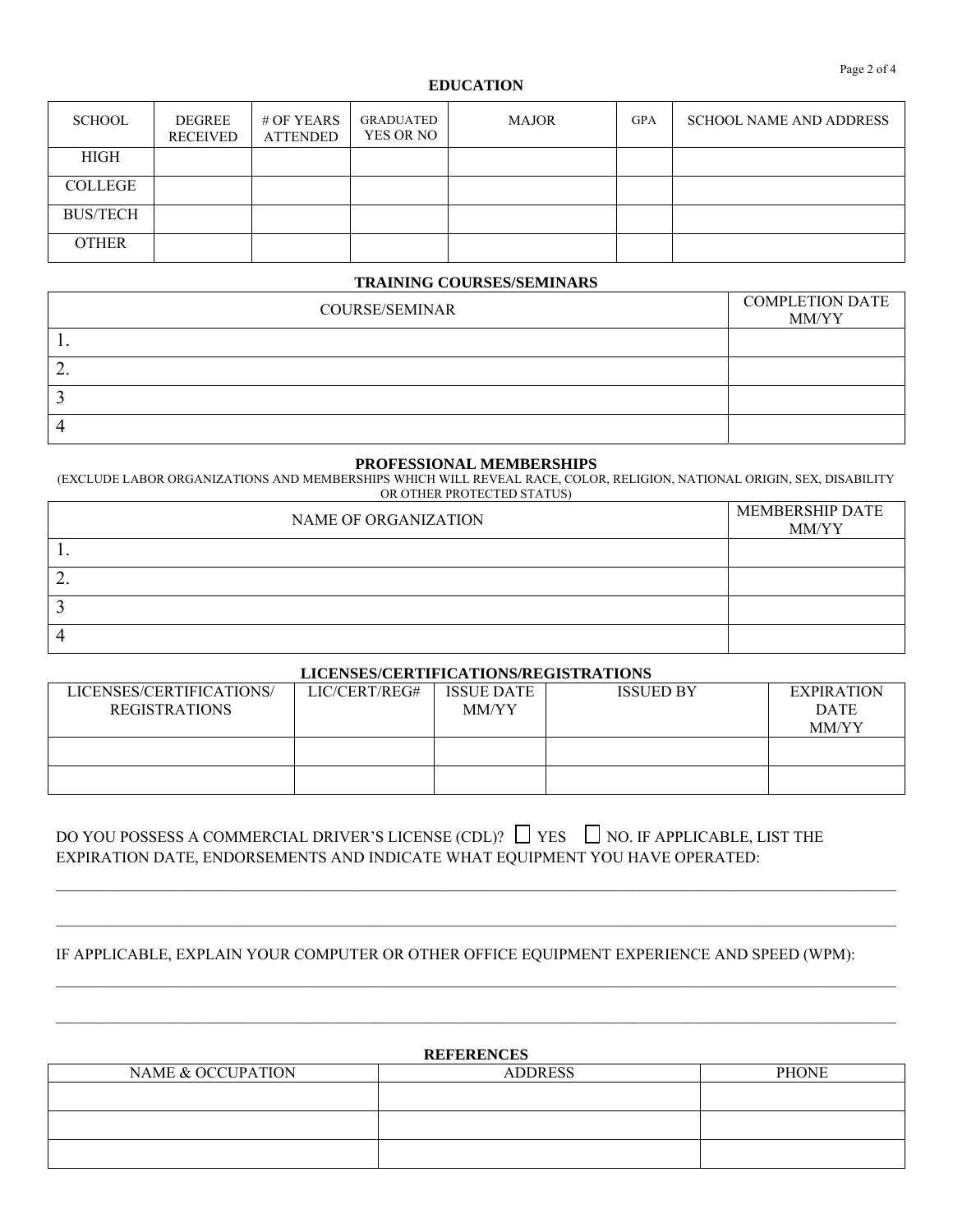Page 3 of 4

#### **LIST BELOW ALL PRESENT AND PAST EMPLOYMENT BEGINNING WITH YOUR MOST RECENT: (ANSWER ALL SECTIONS, EVEN IF PROVIDING RESUME)**

|                                            |  |                                                                              | 4) EMPLOYER NAME TYPE OF BUSINESS |
|--------------------------------------------|--|------------------------------------------------------------------------------|-----------------------------------|
|                                            |  |                                                                              |                                   |
|                                            |  |                                                                              |                                   |
|                                            |  |                                                                              |                                   |
|                                            |  |                                                                              |                                   |
| <b>EXPLAIN ANY GAPS IN EMPLOYMENT:</b>     |  |                                                                              |                                   |
|                                            |  |                                                                              |                                   |
|                                            |  | HAVE YOU EVER BEEN DISCHARGED FROM EMPLOYMENT OR ASKED TO RESIGN? $\Box$ YES | $\vert$ $\vert$ NO                |
| IF YES, PLEASE EXPLAIN:                    |  |                                                                              |                                   |
|                                            |  |                                                                              |                                   |
| MAY WE CONTACT THE EMPLOYERS LISTED ABOVE? |  |                                                                              | $\Box$ NO<br><b>YES</b>           |
|                                            |  | IF NOT, INDICATE BY NUMBER WHICH EMPLOYER(S) YOU DO NOT WISH US TO CONTACT   |                                   |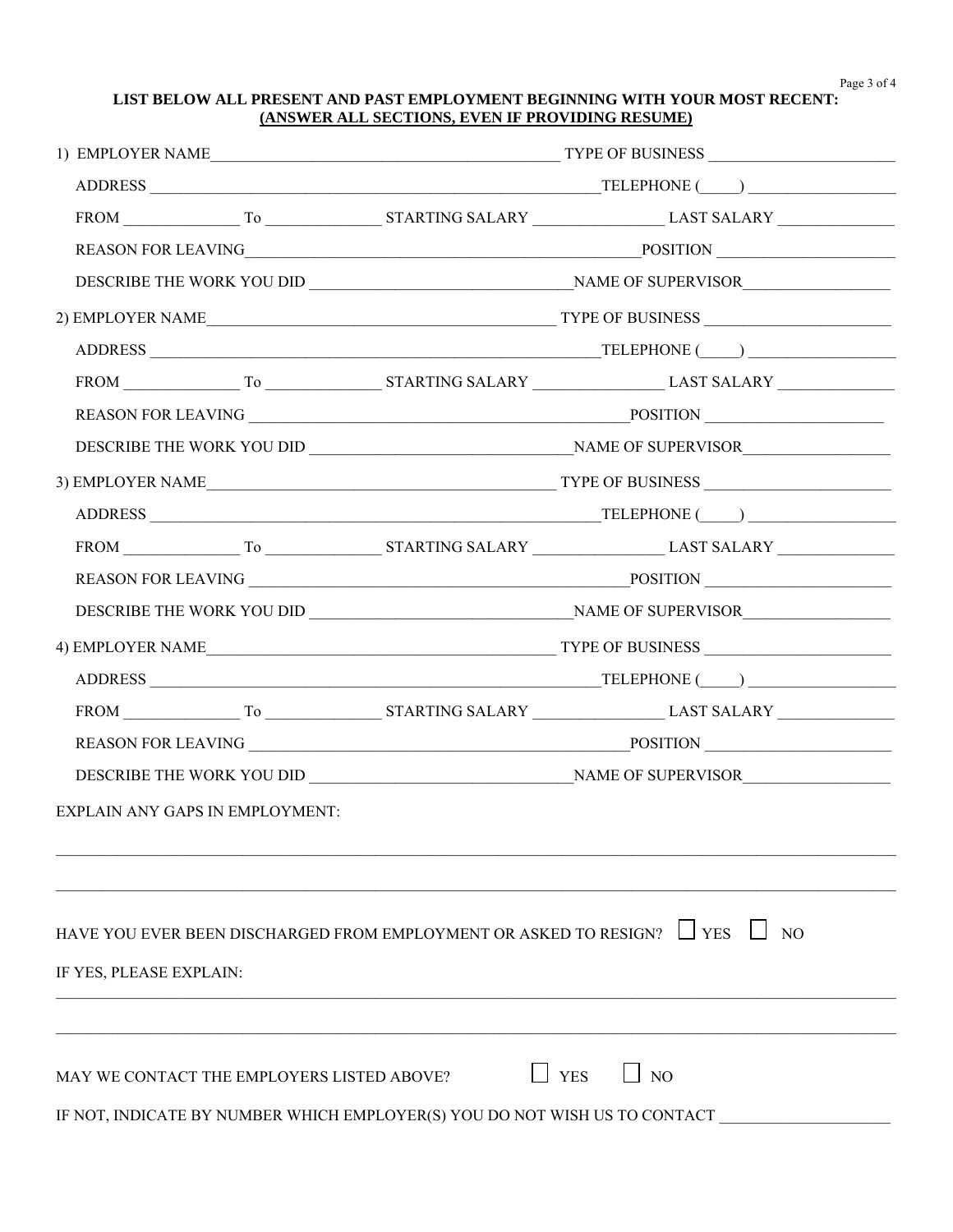| ARE YOU ABLE TO PERFORM THE FUNCTIONS LISTED ON THE JOB DESCRIPTION OF THE JOB FOR WHICH YOU<br>ARE APPLYING, WITH OR WITHOUT REASONABLE ACCOMMODATION? $\Box$ YES $\Box$ NO |                     |                                                                                                                                                                                                                                |  |  |  |  |
|------------------------------------------------------------------------------------------------------------------------------------------------------------------------------|---------------------|--------------------------------------------------------------------------------------------------------------------------------------------------------------------------------------------------------------------------------|--|--|--|--|
| IF REASONABLE ACCOMMODATION IS REQUIRED, PLEASE DETAIL _________________________                                                                                             |                     |                                                                                                                                                                                                                                |  |  |  |  |
|                                                                                                                                                                              |                     | IF HIRED, CAN YOU PROVIDE PROOF THAT YOU ARE LEGALLY ELIGIBLE TO WORK IN THE UNITED STATES? $\Box$ YES $\Box$ NO<br>NAME GIVEN IN PREVIOUS EMPLOYMENT IF DIFFERENT THAN THAT GIVEN ON THIS APPLICATION:                        |  |  |  |  |
|                                                                                                                                                                              |                     | <u> 1999 - Jan Barbara, Amerikaansk politiker (d. 1989)</u>                                                                                                                                                                    |  |  |  |  |
| ARE YOU A VETERAN? $\Box$ YES $\Box$ NO                                                                                                                                      |                     |                                                                                                                                                                                                                                |  |  |  |  |
|                                                                                                                                                                              |                     | IF YES, WHAT WAS YOUR BRANCH OF MILITARY SERVICE _______________________________                                                                                                                                               |  |  |  |  |
|                                                                                                                                                                              | DATES OF DUTY: FROM | TO THE STATE OF THE STATE OF THE STATE OF THE STATE OF THE STATE OF THE STATE OF THE STATE OF THE STATE OF THE STATE OF THE STATE OF THE STATE OF THE STATE OF THE STATE OF THE STATE OF THE STATE OF THE STATE OF THE STATE O |  |  |  |  |
| RANK AT DISCHARGE                                                                                                                                                            |                     | <b>REASONS FOR ANY DISCHARGE OTHER THAN HONORABLE:</b>                                                                                                                                                                         |  |  |  |  |

Page 4 of 4

#### **HAVE YOU EVER BEEN CONVICTED OF ANY MISDEMEANORS OR FELONIES, OR TICKETED OR PENALIZED FOR ANY TRAFFIC VIOLATIONS (INCLUDING SUSPENSIONS OR MINOR IN POSSESSION)?** If so, fill in below. Attach a separate sheet of paper if additional space is needed**. FAILURE TO LIST ALL OFFENSES IS CONSIDERED TO BE AN ADEQUATE REASON FOR REJECTING YOUR APPLICATION.**

 $\mathcal{L}_\mathcal{L} = \{ \mathcal{L}_\mathcal{L} = \{ \mathcal{L}_\mathcal{L} = \{ \mathcal{L}_\mathcal{L} = \{ \mathcal{L}_\mathcal{L} = \{ \mathcal{L}_\mathcal{L} = \{ \mathcal{L}_\mathcal{L} = \{ \mathcal{L}_\mathcal{L} = \{ \mathcal{L}_\mathcal{L} = \{ \mathcal{L}_\mathcal{L} = \{ \mathcal{L}_\mathcal{L} = \{ \mathcal{L}_\mathcal{L} = \{ \mathcal{L}_\mathcal{L} = \{ \mathcal{L}_\mathcal{L} = \{ \mathcal{L}_\mathcal{$ 

| <b>DATE</b> | <b>PLACE</b> | TYPE OF OFFENSE | PENALTY/POINTS |
|-------------|--------------|-----------------|----------------|
|             |              |                 |                |
|             |              |                 |                |
|             |              |                 |                |
|             |              |                 |                |

**The City of Portage has a commitment to Equal Employment Opportunity and complies with Federal and State standards pertaining to equal employment opportunity. It is the policy of the City of Portage to implement equal opportunity on an affirmative basis to all qualified employees and applicants for employment without regard to race, color, creed, sex, age, height, weight, marital status, religion, veteran status, national origin or disability. Michigan Law requires that a handicapped individual with a disability needing accommodations for employment notify the employer in writing, within 182 days after the need is known.** 

#### APPLICANT ACKNOWLEDGMENT AND AUTHORIZATION:  $\_$  , and the state of the state of the state of the state of the state of the state of the state of the state of the state of the state of the state of the state of the state of the state of the state of the state of the

 $\mathcal{L}_\text{max} = \frac{1}{2} \sum_{i=1}^n \mathcal{L}_\text{max} = \frac{1}{2} \sum_{i=1}^n \mathcal{L}_\text{max} = \frac{1}{2} \sum_{i=1}^n \mathcal{L}_\text{max} = \frac{1}{2} \sum_{i=1}^n \mathcal{L}_\text{max} = \frac{1}{2} \sum_{i=1}^n \mathcal{L}_\text{max} = \frac{1}{2} \sum_{i=1}^n \mathcal{L}_\text{max} = \frac{1}{2} \sum_{i=1}^n \mathcal{L}_\text{max} = \frac{1}{2} \sum_{i=$ 

I authorize my former employers, school authorities, medical authorities, and police agencies to give to the City of Portage, any information regarding my employment together with any information they may have regarding me whether or not it is in their records. I hereby release them and their organization from any claims and liabilities whatsoever for issuing same and release the City of Portage from any claims or liability for using such information in making a hiring decision. I understand that neither this application nor any subsequent offer of employment creates a contract of employment and if I am hired, I will be employed at-will, meaning that the city may terminate my employment at any time, with or without reason and with or without notice. For employees hired in to positions covered by collective bargaining agreements, their at-will status will only be in effect during the contractual probationary period. I hereby certify that all the statements in this application are true and correct and that I agree to all terms and contracts as stated.